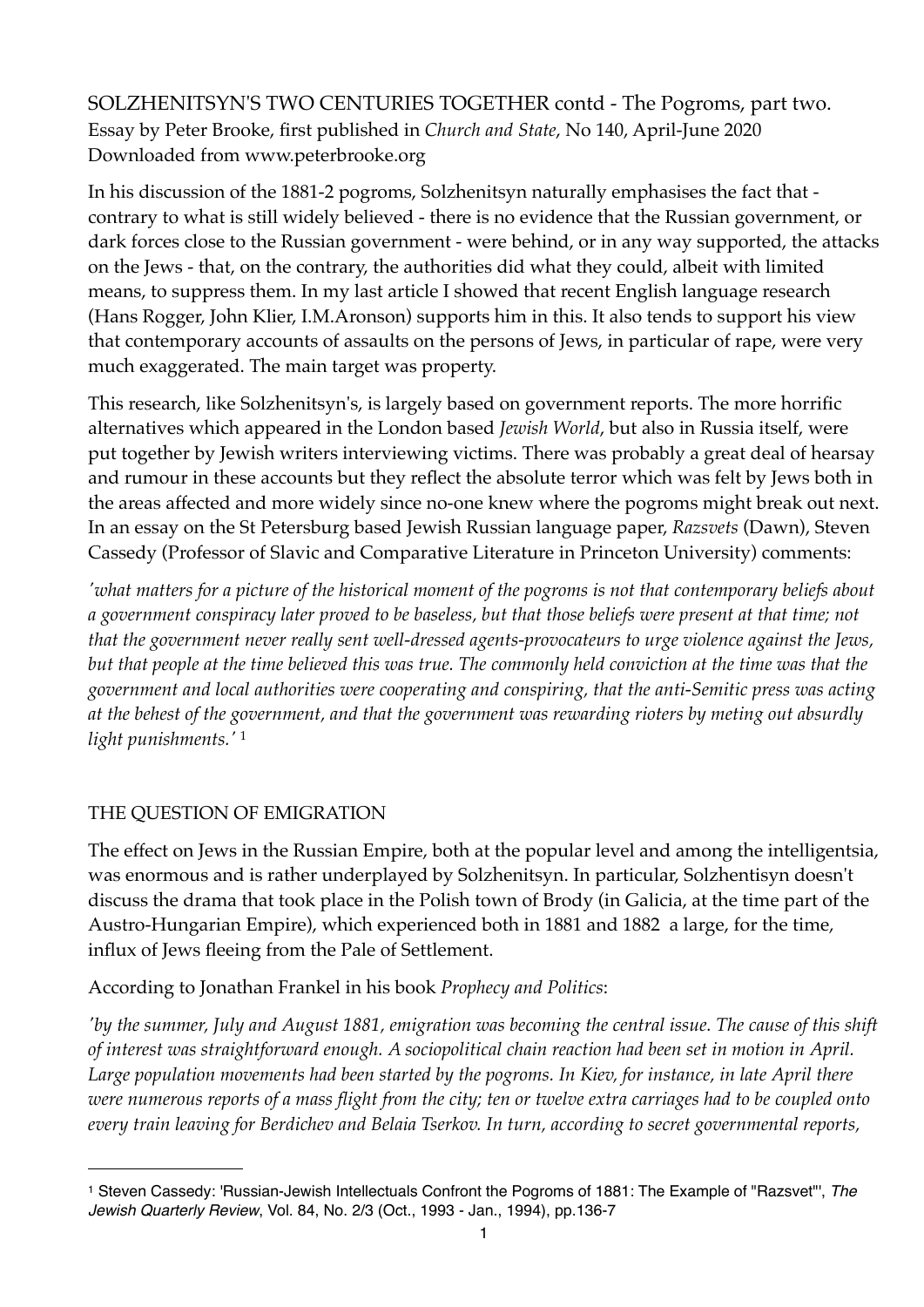*the population flows served to increase popular excitement through the south and contributed to new outbreaks of destruction in the region: In the months of June and July, respectively, there were large-scale pogroms in Nezhin and Pereiaslav. The prolonged turmoil, for its part, brought trade in southern Russia almost to a halt. On 30 May, T. S. Morozov wrote secretly in the name of the Moscow business community to* [Minister of Internal Affairs] *Ignatiev urging him to do everything in his power to halt the pogroms because the major trade fairs were being canceled throughout the south and huge quantities of food were piling up in the Moscow warehouses.The spreading economic chaos made it all the more difficult to employ the refugees or even to provide them with enough food to keep them from starving. This spiral of violence, flight, and disruption was exacerbated by the popular tendency to blame the catastrophe on the Jews themselves. Emboldened by the failure of the government to take an effective stand, in word or deed, against the pogroms, the* zemstva [local assemblies] *now joined the press in calling for a halt to Jewish competition in various areas of trade and education or, as they put it, to prevent the Jews from exploiting the local population. Some petitions even demanded that the Jews be totally evacuated expelled - from their areas.'[2](#page-1-0)*

Berdichev and Belaia Tserkov were both in the Russian controlled part of the Ukraine. Berdichev had been an important centre of Jewish culture but was at the time in decline. Belaia Tserkov seems to have been in the process of becoming an important centre (54% of the population in 1897. They are both categorised as 'shtetls' in the online History of Jewish Communities in Ukraine - jewua.org)

Frankel goes on to say that the impetus towards emigration was encouraged by outside forces, in the first instance the Paris based Alliance Israélite Universelle. In 1870-1, during a famine in Lithuania, the Alliance had supported the emigration of some 500 Jews to the United States. In the Summer of 1881, it was considering a similar scheme - *'a selected group of able-bodied Russian Jews.'* However, as Frankel says (p.59), *'plans that were tentative and modest in Paris were blown up to gigantic size as if by a distorting mirror in Russia.'* Late in August a delegate from the Alliance on his way to Russia was diverted to Galicia, to Brody, near Lvov, where he found some 500 Jewish refugees. That, however, was only the beginning.

Frankel describes an intense debate which arose among Russian Jews between those deeply opposed to emigration and those in favour. The opponents argued that it would only encourage the ambitions of the Russian Judeophobes. Since they wanted to expel the Jews, a policy of emigration would amount to an incitement to violence. The case for emigration was put by Grigorii Bogrov and Simon Dubnow. Readers of earlier articles in this series will recognise the names. Grigorii Bogrov, who was for a while editor of *Razsvets*, was indeed the grandfather of the Bogrov (Dmitri, or Mordko, depending on how Jewish you want him to be) who assassinated Stolypin. Dubnow appeared in the last article as the historian whose account of the pogroms had been universally accepted until challenged by Rogger, Klier and Aronson. Both Bogrov and Dubnow had been champions of the reform and modernisation of Jewish life. Bogrov indeed at the end of his life converted to Christianity, though his son, Dmitri's father, remained loyal to Judaism. In my last article I quoted an account of Dubnow suggesting that his views had not been greatly changed immediately by the pogroms - he still believed that an

<span id="page-1-0"></span><sup>2</sup> Jonathan Frankel: *Prophecy and Politics - Socialism, Nationalism and the Russian Jews*, Cambridge University Press, 1984 (first ed 1981), p.58. Frankel was based in the Department of Russian Studies and Institute of Contemporary Jewry, Hebrew University of Jerusalem. He died in 2008.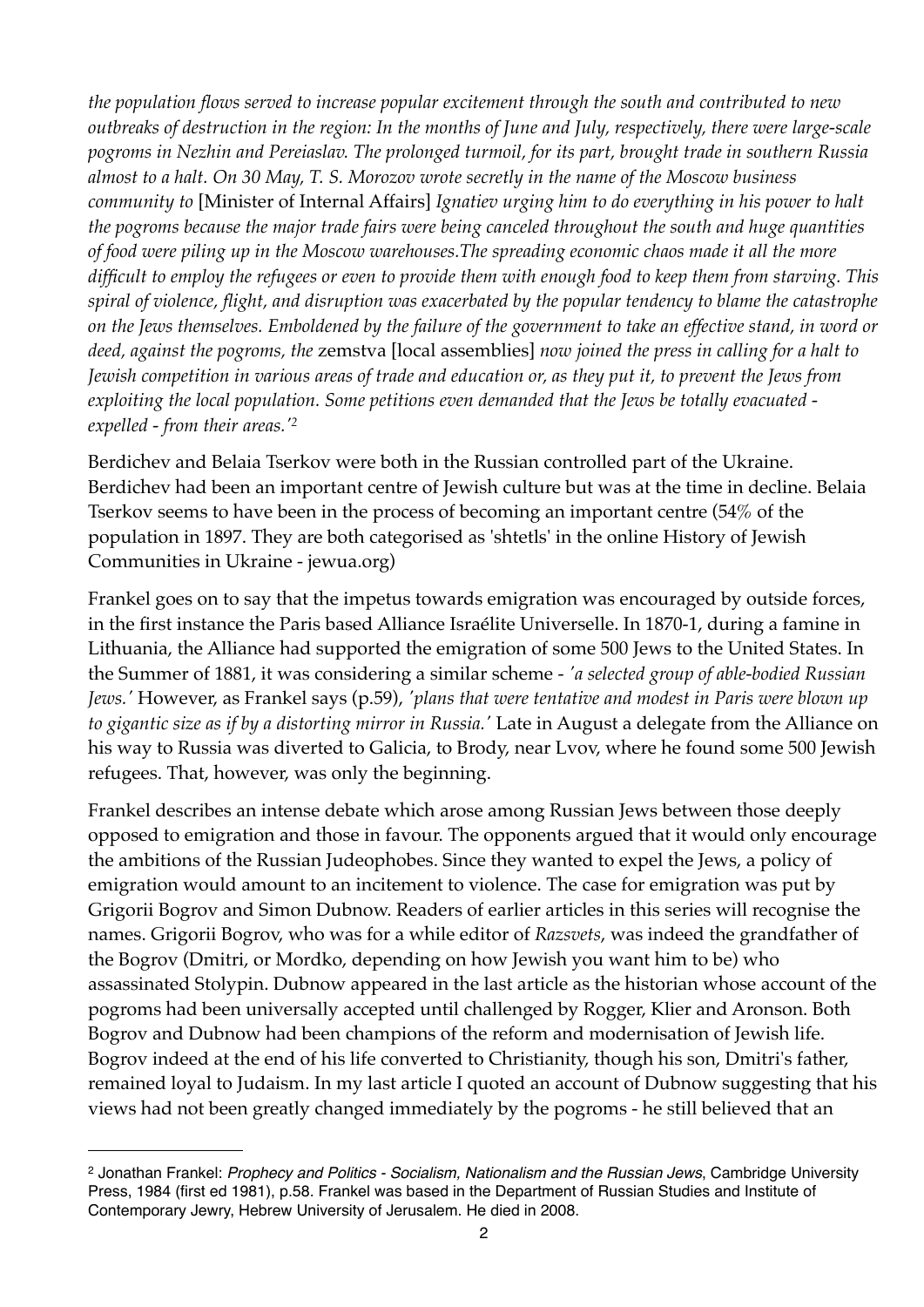advance of Jews towards equal rights in the Russian Empire was inevitable - but Frankel gives a different impression.

The crisis saw the emergence of the group *Am Olam*, led by Monye Bokol and by M.I.Rabinovich, who would later be well known as a novelist under the name 'Ben Ami' (son of my people). They had been involved in setting up self defence groups in Odessa - among the 500 people arrested during the Odessa pogrom in May were 150 Jews *'preparing for an open battle with the Christians'*. [3](#page-2-0) 'Am Olam' means 'The Eternal People' and this in itself marks a substantial new development. Previously the main emphasis among Jewish radicals, Socialists and Revolutionaries, had been on the needs of the Russian *narod* (people), arguing that the duty of Jews was to abandon their backward religious ways and fuse with the Russian movement.

Solzhenitsyn develops this case, pointing to the involvement of Jews in the Russian populist movement, the immense influence of 'Nihilism' on Jewish revolutionaries from wealthy families, the willingness of Jews to join the movement of 'going to the people'. To quote Solzhenitsyn (p.241) *'Neither could one accuse these early Jewish revolutionaries of anti-Russian motives, as some are doing at the present time in Russia. Not in the slightest!'* With regard to the attraction of Russian 'Nihilism', as represented by Chenyshevski's novel *What is to be done* and by the character of Bazarov in Turgenev's novel, *Fathers and Sons*, I've already said something on this in my previous article, discussing the formation of Simon Dubnow. The Jewish enlightenment, the *haskalah*, aiming to modernise Jewish culture and reconcile it with the best in European culture, had turned in Eastern Europe, together with modern minded Russian intellectuals, towards writers such as J.S.Mill in England and Auguste Comte in France. What is called 'Nihilism' in Russia is not far removed from what was called liberalism, utilitarianism or positivism in Western Europe. It did not see itself as a 'negative' tendency. It was absorbedly interested in exploration of the material world, and in the practical arts, medicine, engineering. The 'nihil' in question was a rejection of religion and conventional morality. Erich Haberer's book, *Jews and Revolution*, giving a detailed account of Jewish involvement in the populist movement, especially in the 1870s, points to a policy of self education circles developed by the quite brilliant Jewish revolutionary, Marc Natanson, and suggests that *'as a philosophy of emancipation Russian Nihilism can be viewed as an extension of Jewish enlightenment.'*[4](#page-2-1)

Am Olam - The Eternal People - broke with this essentially non-Jewish orientation and argued that the Jews were themselves a *narod*, a people in their own right and that the task of politically minded Jews was to fuse with their own *narod*. In early 1881 the Am Olam theorist Monye Bokal was planning an agricultural commune (not the first or the last by a long shot to think of agriculture as a future for Jews!) but in the context of the pogroms he engaged in a propaganda tour of the affected areas arguing for emigration. Meanwhile his colleague Ben Ami went to Paris to try to persuade the Alliance Israélite Universelle to finance it.

The idea gained traction and on the 13th October (Frankel, p.65) another representative from the Alliance said that since the beginning of September 3,000 refugees had arrived in Brody. The Jewish advocates of emigration wanted to raise money themselves but could not do so without

<span id="page-2-0"></span><sup>3</sup> Frankel p.54, quoting the acting governor of Odessa, Count Dondukov-Korsakov.

<span id="page-2-1"></span><sup>4</sup> Erich Haberer: *Jews in Revolution in Nineteenth Century Russia*, Cambridge University Press, 1995. Quotation p.15. Haberer is Associate Professor of History at Wilfred Laurier University in Toronto.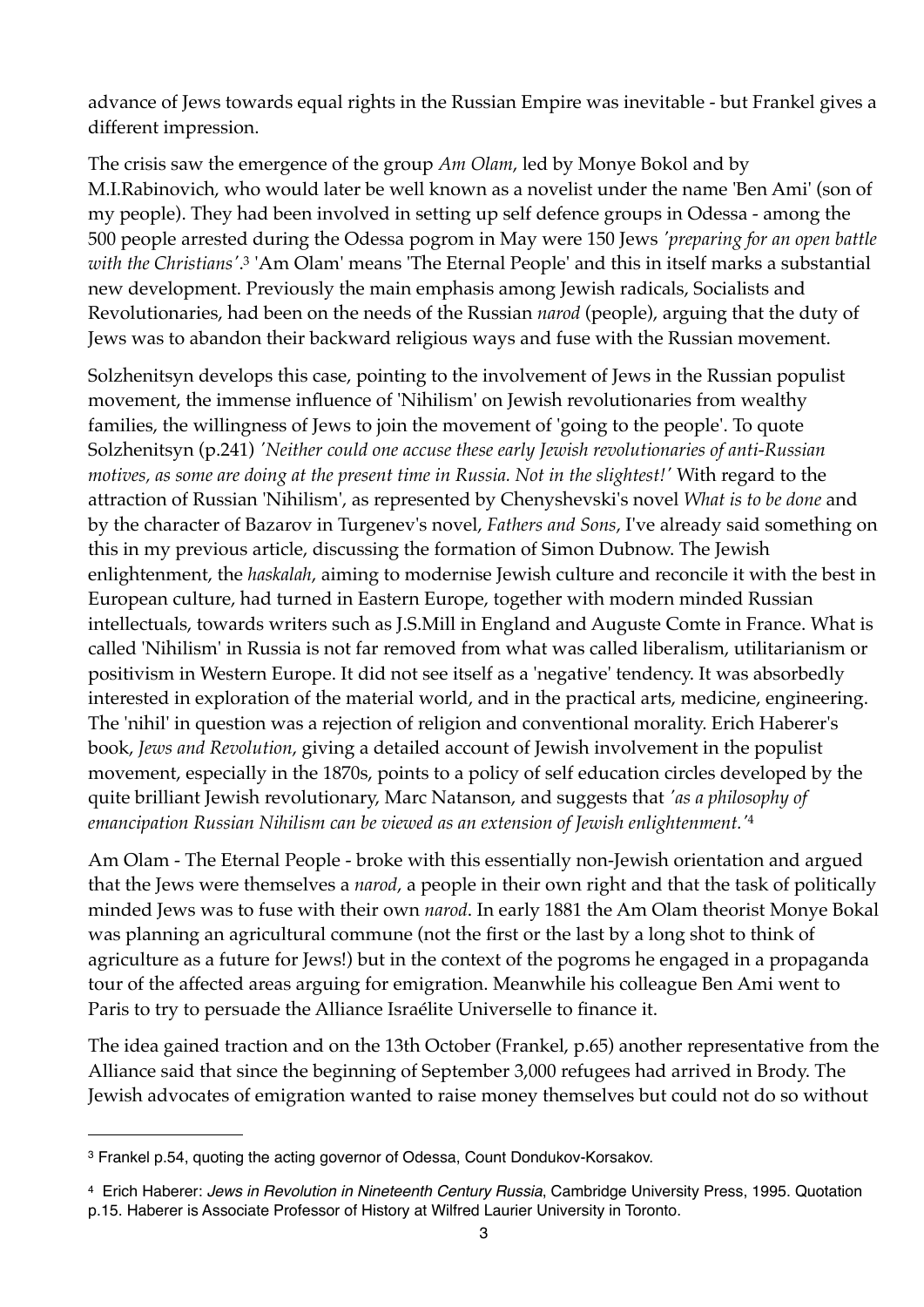the permission of the government which Ignatiev, probably listening to the St Petersburg Jewish magnates grouped round Gintsburg, refused. It was therefore down to the Alliance which initially was supportive.

Both the Alliance and Am Olam envisaged emigration to the United States. Between 22nd October and 20th November some 1300 refugees were sent in seven parties to New York but this of course created an incentive for more refugees to come. It also created panic among the Jews in New York and the Board of Delegates of the Union of Hebrew Congregations in New York demanded a halt. The three thousand refugees still in Brody were encouraged, both by the Alliance and the Russian government to return home (Frankel doesn't elaborate on whether or not they had homes to go to). By January 1882 only about one hundred were left.

# BRITAIN AND THE RETURN OF THE JEWS TO PALESTINE

But that still wasn't the end of the story. In 1882, the initiative for Jewish emigration passed over to the Mansion House conference in London. This is where the remarkable figure of Laurence Oliphant (who, strangely, isn't mentioned by Solzhenitsyn) comes into the picture.

There was a lively tradition of 'restorationism', as Zionism was known in the nineteenth century, in Britain. Some time in the 1820s a woman called Mary Seddon was confined to a lunatic asylum after she had hired a donkey and set off with a group of Jews for Jerusalem to begin the return of the Jews to the Holy Land (the group of Jews abandoned her in France). That may be an eccentric example but it is worth mentioning because she happened to be the grandmother of Beatrice Webb. Eitan bar-Josef, in his essay on *Christian Zionism and Victorian culture* takes it as a paradigm for his argument that though restorationist views were widespread and held by often very influential and wealthy people they were still regarded as not quite respectable. He quotes a story told by the very keen restorationist Anthony Ashley Cooper, Seventh Earl of Shaftesbury, in 1862:

*'Once when he was sitting on the* [Lunacy] *Commission as Chairman the alleged insanity of a lady was under discussion, he took a view of the case opposite to that of his colleagues. One of the medical men who was there to give evidence, crept up to his chair and, in a confidential tone, said, "Are you aware, my lord, that she subscribes to the Society for the Conversion of the Jews?" "Indeed!" replied Lord Shaftesbury; "and are you aware that I am President of that Society?"'[5](#page-3-0)*

The reference is to the London Society for promoting Christianity among the Jews, established in 1809 with the restoration of the Jews to Palestine as one of its main aims. Bar-Josef's argument is that although the return of the Jews to the Holy Land in fulfilment of prophecy was a major and serious concern of many well known and powerful people, it had to be represented in terms of a practical Imperialist interest if it was to achieve respectability. Getting British control of Palestine as part of a process of facilitating access to India could be seen as a valid foreign policy objective but it was by no means obvious that peopling Palestine with Jews was the best way of achieving it. Thus Shaftesbury describes the means he had to employ to win Palmerston, his father-in-law, to the cause in 1840:

<span id="page-3-0"></span><sup>5</sup> Eitan bar-Yosef: 'Christian Zionism and Victorian Culture', *Israel Studies*, Vol. 8, No. 2 (Summer, 2003), p.20. Bar-Yosef is a historian based in the Ben Gurion University in the Negev.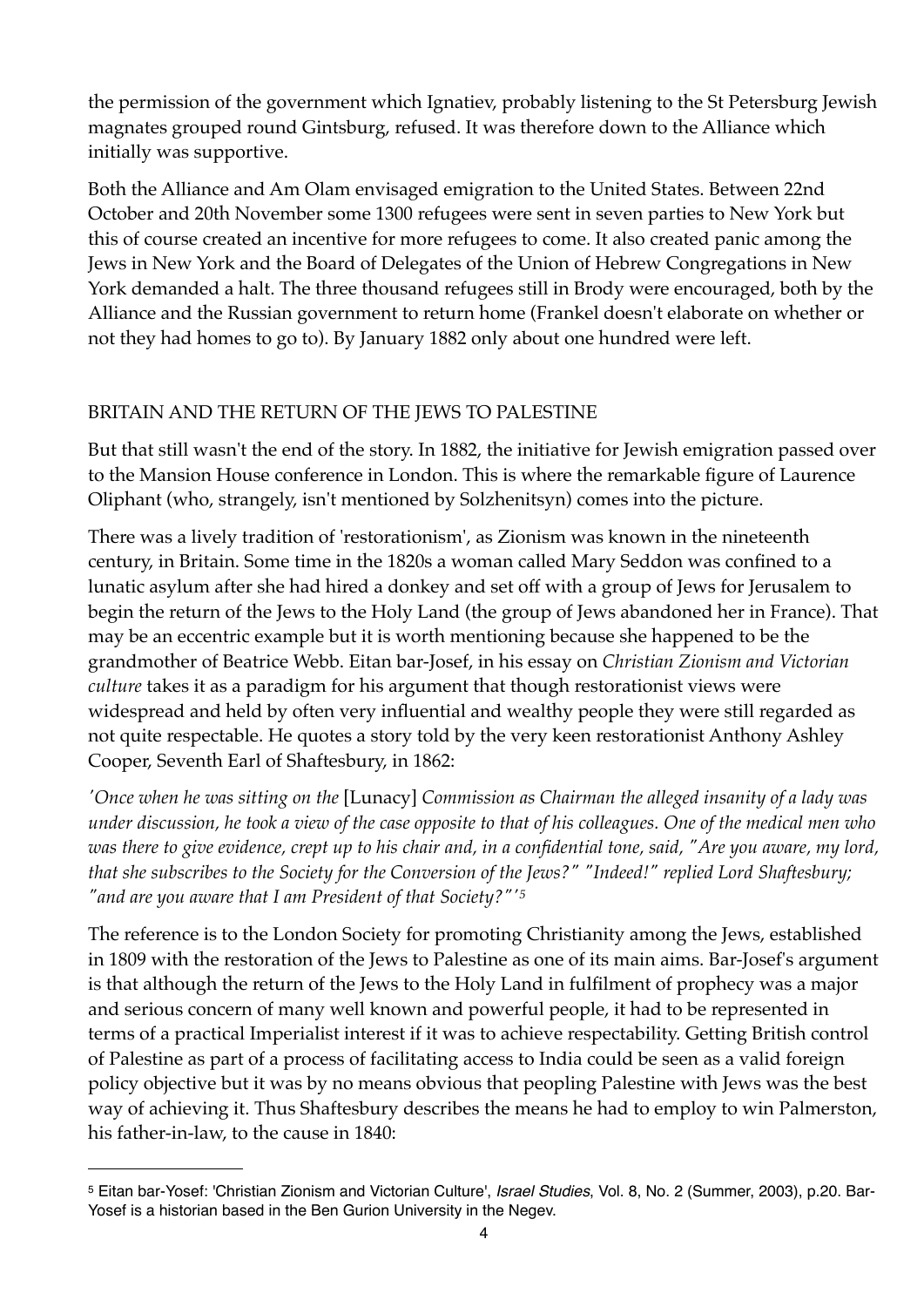*'August 1. Dined with Palmerston. After dinner left alone with him. Propounded my scheme, which seemed to strike his fancy; he asked some questions, and readily promised to consider it. How singular is the order of Providence! Singular, that is if estimated by man's ways! Palmerston has already been chosen by God to be an instrument of good to His ancient people; to do homage, as it were, to their inheritance, and to recognise their rights without believing their destiny. And it seems he will yet do more. But though the motive be kind, it is not sound. I am forced to argue politically, financially, commercially; these considerations strike him home; he weeps not like his Master over Jerusalem, nor prays that now, at last, she may put on her beautiful garments ...'* (p.28)[6](#page-4-0)

Palmerston, for whom preservation of the Ottoman Empire as a bulwark against Russia was a major foreign policy objective, was well aware of the religious motive behind the restorationist cause:

*'"Pray don't lose sight of my recommendation to the Porte, to invite the Jews to return to Palestine," he wrote to the British ambassador in Constantinople on 4 September: "You can have no idea how much such a measure would tend to interest in the Sultan's cause all the religious party in this country, and their influence is great and their connexion extensive." These issues "excite a very deep interest in the minds of a large number of persons in the United Kingdom and the Sultan would enlist in his favour the good opinion of numerous and powerful classes in this country ...'* (Bar-Josef, p.29)

# LAURENCE OLIPHANT - HIS RELIGIOUS VIEWS

In his book *Land of Gilead*, published in 1880 shortly before the 1881 crisis, Laurence Oliphant wrote:

*'It is somewhat unfortunate that so important a political and strategical question as the future of Palestine should be inseparably connected in the public mind with a favourite religious theory ... So far as my own efforts are concerned they have no connection whatever with any popular religious theory upon any subject.'* (Bar-Josef, p.33)

Well, maybe. But Oliphant had an interesting religious trajectory of his own. His parents were followers of Edward Irving, the highly respected minister of the Scottish Presbyterian church in London, friend of Coleridge and of Thomas Carlyle, who adopted a pre-millennial and restorationist position (the second coming of Christ would precede and inaugurate the thousand years of His personal rule and be accompanied by a return of the Jews to the Holy Land); but who subsequently championed the 'gift of tongues', an early moment in the development of nineteenth century Pentecostalism. An account of his life was written by Margaret Oliphant, a well-known novelist of the time who also wrote a life of Laurence Oliphant. Philip Earl Steele, an American historian, specialist in Polish history, whose account will be the basis of much of what I have to say about Laurence, says that the two Oliphants

<span id="page-4-0"></span><sup>6</sup> The context here was an upsurge of interest in the possibility of Jewish emigration to Palestine prompted by *'the struggle between the Sultan and Mehmet Ali* [of Egypt], *in which the Powers intervened, for the lordship of Palestine, the appointment of a British Consul at Jerusalem, Britain being the first of the Powers to take that step, the Damascus outrage* [a pogrom prompted by the charge that Jews had used Christian blood to bake unleavened bread] *which shocked the British conscience and moved Parliament and the City of London to protest.'* In 1845 Britain claimed a right of protection for the Jews living in Palestine. This comes from Albert M.Hyamson: 'British projects for the restoration of Jews to Palestine', *Publications of the American Jewish Historical Society*, No 26 (1918), pp.134-5.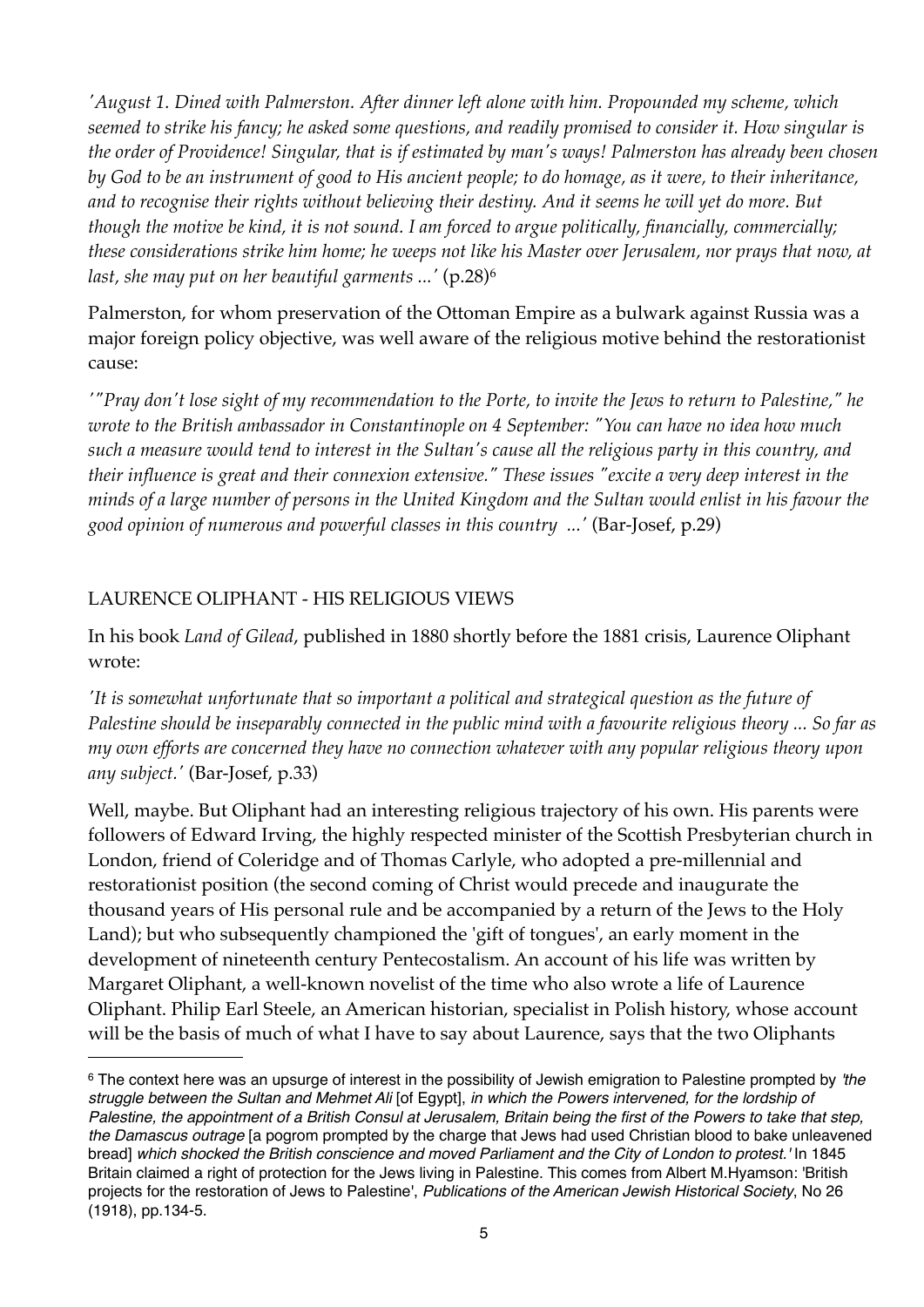weren't related but the Wikipedia account of Margaret Oliphant says that they were cousins (her maiden name was Wilson. Wikipedia says that her husband Frank Wilson Oliphant was also her cousin. I really don't feel inclined to pursue the matter any further at the present time).

Oliphant himself was a successful diplomat, travel writer (*A Journey to Katmandu*, 1852; *The Russian Shores of the Black Sea*, 1853), satirist (*Piccadilly*, first published in serial form in 1865), journalist, becoming an MP in 1865. But in 1868 he threw all that up to join the spiritualist, preacher and poet Thomas Lake Harris in his 'Brotherhood of the New Life' in Brocton, New York state. I haven't established if Harris had any interest in restorationism. It seems unlikely. He wrote an interpretation of the Apocalypse, available at archive.org, which says nothing about the contemporary position of Jews or the Holy Land and is mainly concerned with a system of breathing that would characterise a new Christian humanity in harmony with the divine breath that animates the Universe. A defence of his Brotherhood of the New Life published in 1891, says:

*'Conscious human life begins and ends with the fact and consciousness of breath : all men are aware of the fact that they breathe from and breathe into nature. Immersed by the continuous act of respiration in this beauteous and bounteous natural world ; they living in it ; it living in them ; their faculties open to the knowledge of Nature and their senses are thrillingly fed and solaced by its joys. With me the breath is twofold: besides the usual breathing from and into Nature, there is an organic action of breathing from and into the Adorable Fount and Spirit of existence. First realised as by a new birth of the breathing system, a breath of new intellectual and moral infancy, this, carefully held, reverently and sacredly cherished as a gift of God, has advanced till at present each organ of the frame respires in breathing rhythms, making of the body one conscious form of unified intellectual and physical harmony : the spirit, the real or higher self, is absorbing the lowly naturehood, yet meanwhile nourishing it with the rich and vital elements of a loftier realm of being. This gift that I hold is the coming inheritance of all.* 

### *Mankind awaits its New Humanity*

*As Earth once waited for the first-born rose.* 

*Every act of my respiration for the last forty years has partaken of this complex character. "He breathed upon them and said, receive ye the Holy Ghost." [spiritus ; breath.] He breathes into me so that I receive the holy breath continually. In my lowly, creature emptiness and nothingness, I yet realise the organic presence of the Christ. I witness, in this age of unbelief, to the fulfilment of the Master's promise.'*

He continues (and I quote this to indicate the apparently very severe discipline he imposed on Oliphant and on his wife and mother and perhaps to suggest that Oliphant's motive was genuinely charitable):

*'But this mortal mind and flesh, this action and passion of the frame, can not be translated from naturehood into humanhood by any process but that of the acceptance and adoption, by each individual, of the whole corporate interest of mankind as his interest; to be embraced and served in the full denial of any superior self-interest, or family or churchly or class interest. With the discovery that he begins to breathe in God, comes to the man the discovery that God lives in the common and lowly people of the world.* 

*'Here then is found the present cross of Christ. The aristocrat must be crucified to aristocracy ; the plebeian to plebeianism ; the luxurist to luxury ; the ascetic to asceticism ; the exclusive to exclusionism.*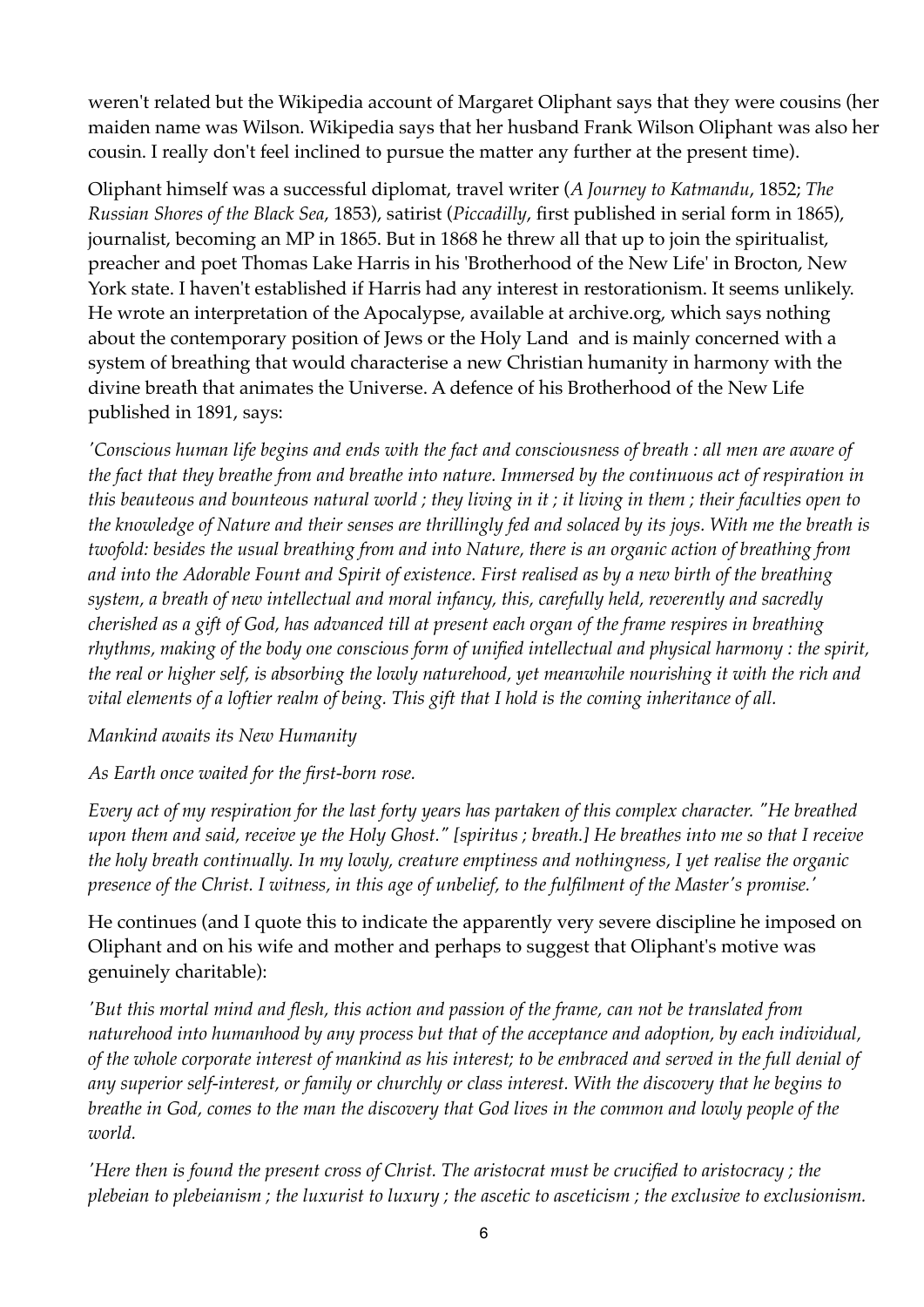*It is a strict, honest give up and come out from spoilage, pretence and illusion. For this God is a jealous God : he proffers to man the wealth of a consummate and indestructible manhood, to be realised in each filial and fraternal personality ; but man, to receive the gift, must first accept the common burden and sorrow and service of mankind.'* [7](#page-6-0)

He saw himself (as the title of his Apocalypse commentary - *Arcana of Christianity -* would suggest) as a successor to Swedenborg. We're certainly not in the usual territory of Protestant Utopianism. Both in Brocton and in his later commune in Santa Rosa, California, he developed a reputation for the production of fine wines, and the Japanese Kanaye Nagasawa, who became Harris's successor after his death in 1906, was to earn the nickname 'Wine King of California.'

Oliphant broke with Harris in 1876, launching an eventually successful law suit to regain the money he had given him. He was later (1886) to publish a novel, *Massolam*, based on his experience with Harris and in fact he also seems to have continued his interest in Harris's ideas, publishing a treatise on the spiritual (and sexual) significance of breathing, *Sympneumata*, in 1885.[8](#page-6-1) According to the account by Philip Earl Steele *'it was in 1978 that Oliphant began to squarely focus his attention on Palestine.'* After the break with Harris *'it comes as small surprise that Oliphant, in searching for a new field of endeavour for his restless energy and feverish mysticism, turned towards the Restorationism he had been raised with. Another factor was that of the changing international situation. This particularly concerned the fears of Great Britain that, following the Congress of Berlin in 1878, Russia ... would now attempt to seize areas in the Levant from the Ottomans.'*[9](#page-6-2)

Oliphant's 'Plan for Gilead' was, as he explained in a letter written in 1878, *'To obtain a concession in the northern and more fertile half of Palestine ... Any amount of money can be raised upon it owing to the belief which people have that they would be fulfilling prophecy and bringing on the end of the world. I don't know why they are so anxious for this latter event but it makes the commercial speculation easy ...'*

He quite easily secured the support of the Prime Minster, Disraeli and of the Foreign Minister, Salisbury. Also of the novelist George Eliot, whose last novel, *Daniel Deronda*, published in 1876, had finished with the hero discovering that he had a Jewish mother and committing himself, without any apocalyptic motive, to the cause of a Jewish return to Palestine. With credentials from the British government he secured the support of the governor of North Palestine and a sympathetic hearing in the Sultan's court in Constantinople (according to Steele he wrote to Disraeli saying that *'In his talks with the Turks'* he had *'stressed that Protestants from Great Britain* 

<span id="page-6-0"></span><sup>7</sup> Thomas Lake Harris: *Brotherhood of the New Life - Letter from T.L.Harris with passing reference to recent criticisms*, Santa Rosa, California, Founrtaingrove Library, Vol 1, No 2, July 1891, pp.4-5 and 7-8.

<span id="page-6-1"></span><sup>8</sup> There is an account in Julie Chajes: *Alice and Laurence Oliphant's Divine Androgyne and "The Woman Question"'* apparently accepted for publication in the *Journal of the American Academy of Religion* 2015. I have it from Academia.edu. Julie Chajes teaches in the Goldstein-Goren Department of Jewish Thought, Ben-Gurion University of the Negev.

<span id="page-6-2"></span><sup>9</sup> Philip Earle Steele: 'British Christian Zionism (Part 2): The Work of Laurence Oliphant', *Fathom Journal*, Jan 2020, available online. Harris and Oliphant both believed that a new age was about to dawn in which humanity would be completely - and physically - transfigured. Given the connection to breath I would speculate that they had in mind something like the third age envisaged at the end of the twelfth century by Amaury of Bène - the age of the Holy Spirit (the Old Testament was the age of the Father, the New Testament of the Son). Oliphant settled in Palestine to write his own versions of Harris's ideas, together with the novel in which he criticised Harris. I think it quite possible that he might have seen the return of the Jews to Palestine as part of the process of ushering the new age in - not quite mainstream restorationism but an interesting variant.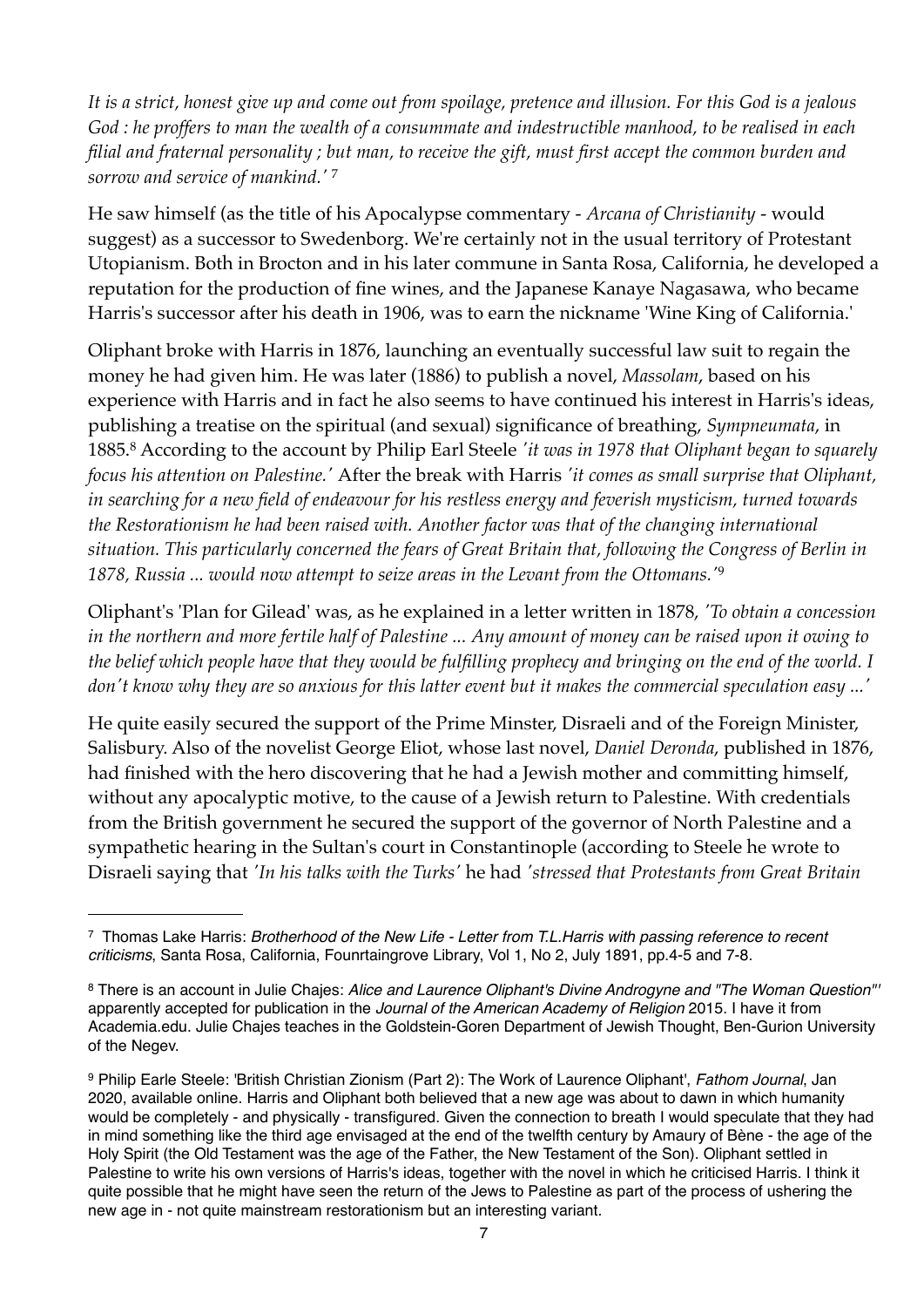*and the United States would provide enormous funding to help realise the aim of establishing a Jewish colony, and he confessed to the Prime Minister that it was difficult to explain to the Turks why that was.'*

*Land of Gilead* was published in England in December 1880. According to Steele: *'Oliphant's efforts in the Ottoman Empire and now the publication of his resulting book made him an all but universally known figure in the Jewish Diaspora, with the Jewish press extensively and most often excitedly reporting on the progress of his plans.'* This included the London based *Jewish Chronicle*. There was of course a great difference between Oliphant's argument, based entirely on the interest of the Jews, of the Turks, and of course not neglecting the British, and the approach of the Christian Zionists organised in a society nominally at least devoted to the conversion of the Jews, or simply seeing the restoration as a necessary prelude to the return of Christ. If Oliphant had hopes of that sort he kept them carefully under wraps.

# THE MANSION HOUSE INITIATIVE

Meanwhile in England in 1880 Gladstone had become Prime Minister. There was a certain groundswell of hostility to Russia and sympathy for Jews owing to the case of L.Lewisholme, a German Jew but naturalised British citizen who had been refused permission to stay in St Petersburg on account of his Jewishness in contravention of the 1859 Anglo Russian treaty that allowed British citizens free access to Russia. Between May and August 1881, there were fourteen interventions in the House of Commons mainly from the Anglo-Jewish Conservative MP for Greenwich, Henry de Worms, but although this was the high point of the Russian pogroms the questions mainly concerned Lewisholme.[10](#page-7-0)

British public opinion did not really start moving on the pogroms until late in 1881. A Russian Jewish Committee was established under Sir Nathaniel de Rothschild after a joint conference of the Board of Deputies and the Anglo Jewish Association. Still there was little enthusiasm for a policy of emigration, certainly not to Britain. Frankel (pp.71-2) quotes editorials in the *Jewish Chronicle* complaining *'that the migration of "the raw unfledged Polak", of "the swarm of Polish Jews", was the root cause of antisemitism in Rumania, in Germany (where "they vex the soul of Professor Treitschke") and indeed throughout the world.'*

It seems to have been the pogrom in Warsaw in December that brought about substantial change. Two very influential articles were published in *The Times* in January based on the most dramatic Jewish accounts and on 1st February there was a public meeting in Mansion House (official residence of the Lord Mayor of London) condemning Russian barbarism, attended by, among many others, the Bishop of London, Cardinal Manning, Professor Bryce and Lord Shaftesbury. Frankel says that *'similar public meetings were held in the month of February in most of the major cities across the country and the British press was suddenly filled with articles condemning the pogroms.'*

A committee was set up, usually chaired by the Mayor of London or by Cardinal Manning but mainly attended by prominent Jews. By mid-February, £50,000 had been raised. The policy agreed was to aid emigration to the United States but on 15th February *The Times* published an article by Oliphant saying that (to quote Steele) *'many of the refugees wished to settle in Palestine* 

<span id="page-7-0"></span><sup>10</sup> John Klier: *Russians, Jews and the pogroms of 1881-2*, Cambridge University Press, 2011, pp.238-9.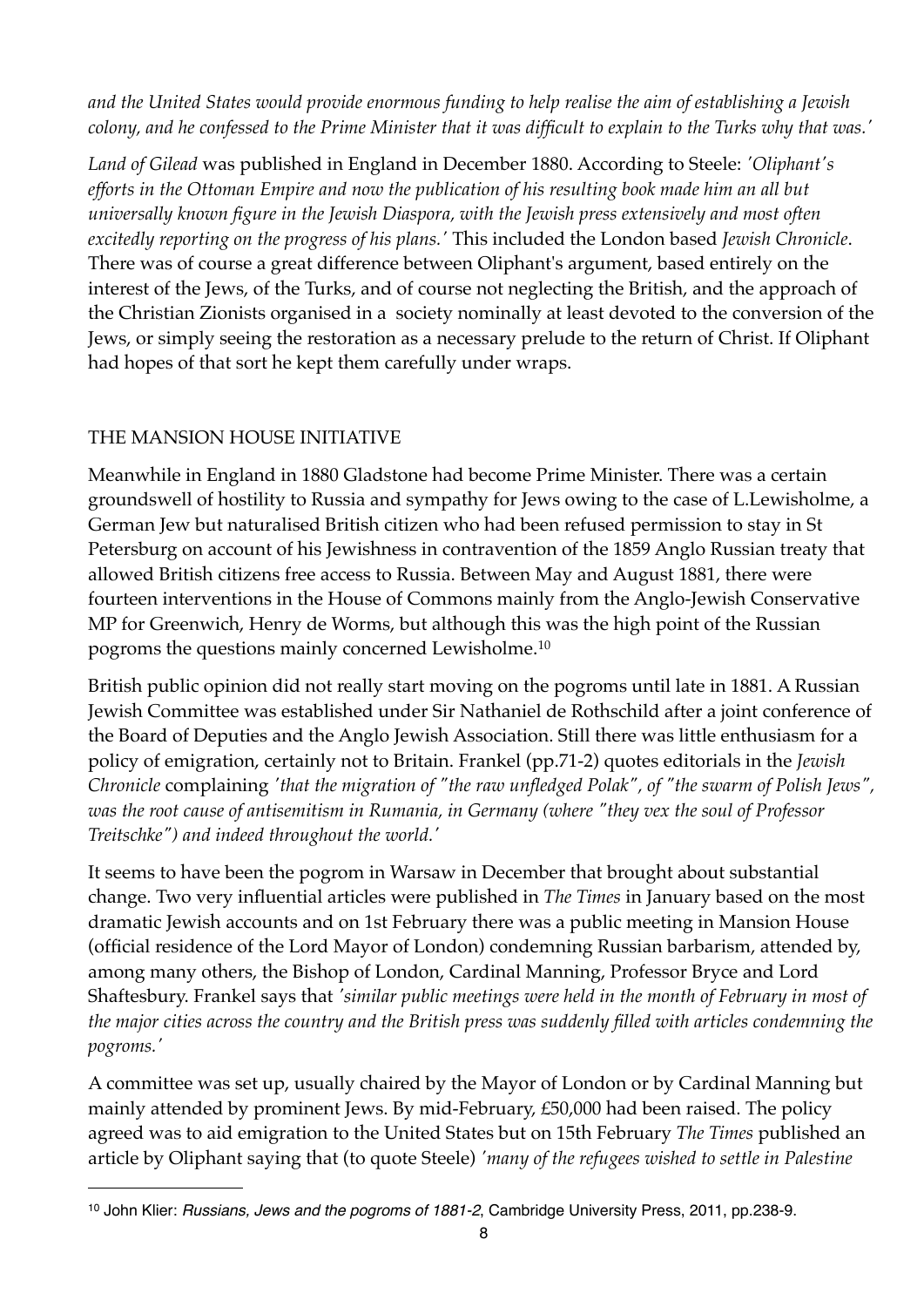*where - differently than in America - their religion and way of life would be safeguarded and invigorated. News of Oliphant's stance spread at once across Europe with much of the Diaspora again placing its hopes in him. Mansion House responded by drafting Oliphant into its special committee and then dispatching him as a commissioner to Galicia.'*

Oliphant and his wife Alice Le Strange seem to have taken their time going to Galicia. They stayed for a fortnight in Vienna where they met Perets Smolenskin, publisher of the Hebrew language journal *Ha-Shahar* (The Dawn). Smolenskin had published an account of Oliphant's plan for Palestine the previous Autumn. Oliphant also won the support of the leading Polish Hebrew language journal *Ha-Majad* (The Preacher) which published an article by him arguing that it wouldn't be the Jews of Great Britain who would help in the colonisation of Palestine but the Protestants who *'will contribute thousands, I may well say, hundreds of thousands to promote this great object.'*

The Oliphants finally arrived in Lvov, near Brody, on the 12th April *'and then immediately began their direct work with the refugees. This was when the Oliphant cult that had been swelling for several years in the Diaspora reached its zenith. He was now widely spoken of as a "saviour" and "another Cyrus" ... "In cities and small towns in Russia, Romania and Galicia" writes the historian of Zionism Nathan Gelber, "you could find in the houses of poor Jews a picture of Oliphant.'* 'Oliphant committees' were formed by Jews throughout the Pale.

Parallel with the Mansion House committee a fund raising committee was established in France under the chairmanship of Victor Hugo and the Baron Alphonse de Rothschild. The French Committee and the New York Hebrew Emigrant Aid Society tried to keep to the principle observed by the Alliance Israélite Universelle of only sending a select group of able-bodied refugees and giving the rest the means to return to Russia. The Mansion House Committee however had refused to send refugees back to where they were in danger of persecution - all the greater once what could have been the start of a new wave had broken out in the majority Jewish town of Balta in March. This meant virtually unlimited emigration to the United States and the committee tried to circumvent the opposition in New York by establishing contact with Jewish committees in other US centres. *'By June 1882 three trains a week, each carrying about three hundred refugees were leaving Brody en route to the North Sea ports. All in all, from April until the end of June, the Mansion House Committee sent some 8,000 Jews at its expense to the United States. But, of course, this was not a static process. The more who were sent, the more came.'*

Although the hopes placed in Oliphant contributed greatly to the influx of refugees into Brody, the Oliphants themselves only seem to have been there for less than a month. Oliphant's attention was still fixed on Palestine but Palestine was closed to the Jews by a policy of the Sultan: *'The difficulties involved forced him to issue to the Jews an appeal, together with the Alliance Israélite Universelle, that they should remain where they were for at least the next four months until such time as the Turks would allow them to settle in Palestine.'*

As a result, Oliphant resigned from his Mansion House mission at the beginning of May in order to go, via Moldova and Romania, to Constantinople to argue the case directly with the Ottoman government: *'The British press presented Oliphant's journey to Istanbul as "a triumphant march."'* Writing in 1887, Oliphant himself said *'so intensely wrought up were the expectations of the much suffering race who form the largest proportion of the population of this part of Europe* [between Brody and Jassy, in Moldova] *that at every station they were assembled in crowds with petitions to be*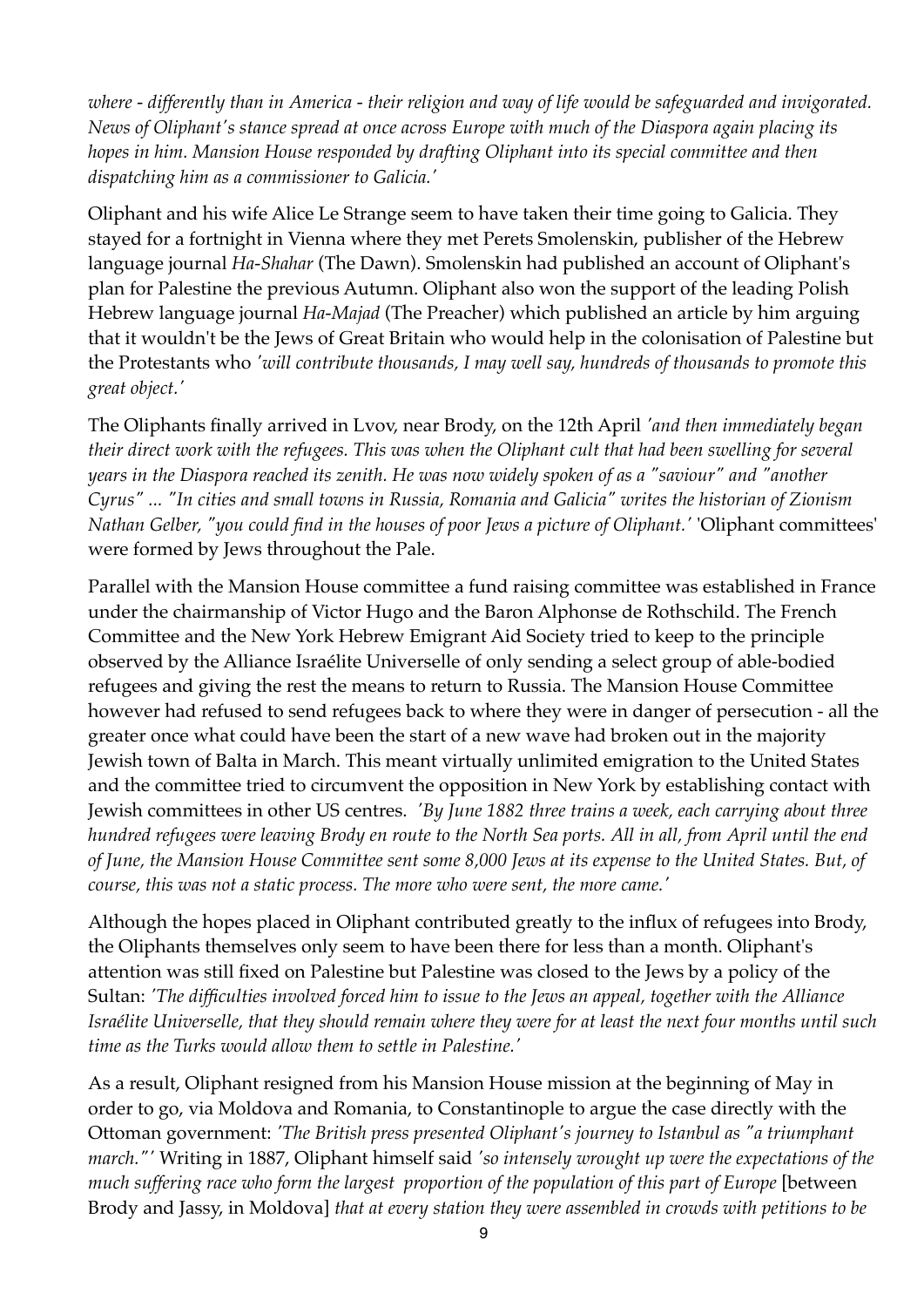*transported to Palestine, the conviction apparently having taken possession of their minds that the time appointed for their return to the land of their ancestors had arrived, and that I was to be their Moses on the occasion.'*

However the political situation had changed drastically since his earlier visit to Constantinople. In 1879 the priority of the British government had been to curtail the ambitions of Russia after its victory in the Russian-Turkish war. In 1882, however, Britain was engaged in the seizure of Egypt. In those circumstances the very reason that Jews had placed such hope in Oliphant - that he represented a substantial body of British public opinion if not actually the government - had become a pretty fatal handicap. The Turkish court was now intensely suspicious of any initiative coming from Britain. In Constantinople Oliphant tried to enlist the support of the US ambassador - without success but it's worth mentioning anyway because the ambassador in question was Lew Wallace, author of *Ben Hur*. *[11](#page-9-0)*

Nor was Oliphant particularly supported by the British government. The public agitation which produced the Mansion House meeting obliged the Gladstone government to produce a couple of blue books on the situation in Russia but though of course condemning the pogroms and expressing sympathy for the victims they took a view similar to that of Klier and Solzhenitsyn, that accounts such as those that had appeared in *The Times* were greatly exaggerated and the Russian government had done what it could to control the situation. In March, in the context of the Balta pogrom, De Worms, against the wishes of the Jewish Liberal MPs, initiated a debate in Parliament, but it was without consequences. Gladstone declared (Klier, p.242) *'I am bound to believe that the Emperor of Russia and his government regard these outrages with the same feelings as we contemplate them ourselves.'* The Irish MP Frank Hugh O'Donnell said that since the Jews controlled the money markets they could look after themselves, unlike the Irish or the Indians, victims of British Imperialism.

In the event, with Palestine closed to Jewish emigration and the US facing a recession and refusing to take any more, the Mansion House Committee was forced late in June to reverse its policy and press for the return of the Jews, still flooding into Brody (there were some 9,000 there in mid-July after the transportations to the US had stopped). At the beginning of June Ignatiev, suspected of anti-Jewish sentiments, was replaced by Count Dmitri Tolstoy who issued a convincingly firm circular insisting that further pogroms would not be tolerated. It was generally believed, at least among non-Jews, that the violence was at an end. On 21st June Tolstoy, at the urging of the Jewish railway magnate Samuil Poliakov (Frankel p.111), put out a further circular forbidding Jewish emigration.

### LONGER TERM CONSEQUENCES

By the end of 1882, it looked superficially as if everything had settled back to what it had been before the pogroms began, but this was misleading. At a popular level, two huge and complementary developments had occurred. The Russian-Ukrainian peasantry had asserted itself as a force to be reckoned with in a spontaneous outburst of raw violence. The

<span id="page-9-0"></span><sup>11</sup> Oliphant did have one success. He secured the removal of Romanian Jews to Palestine, pointing out that after independence the Romanian government had refused to extend Romanian citizenship to Jews who were therefore still technically citizens of the Ottoman Empire.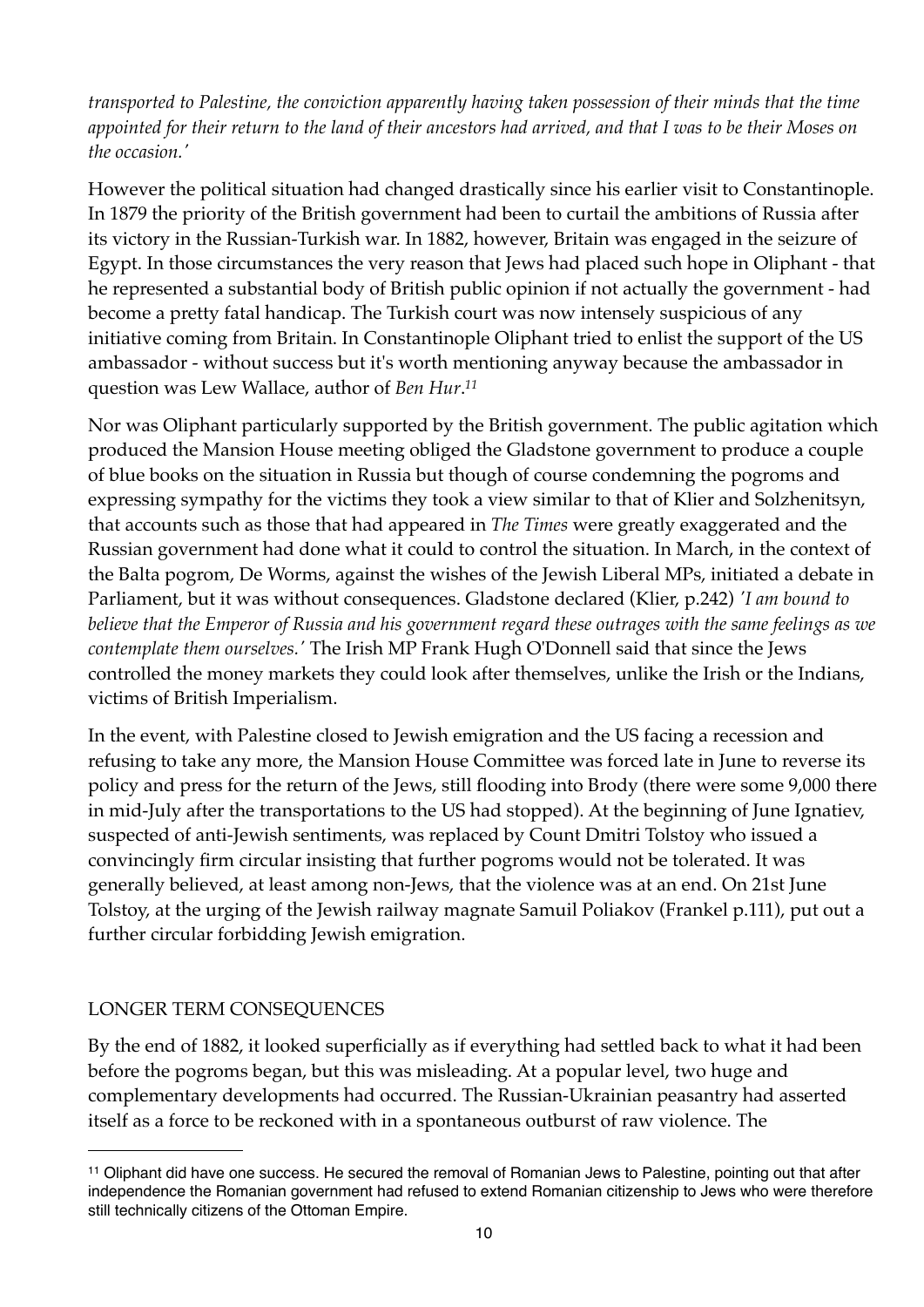revolutionary groups - *Land and Freedom, People's Will, Black Repartition* - had identified themselves with the peasantry believing that it was their condition that made revolution inevitable. The policy of going to the people in the early seventies - though it had mainly concerned Great Russia not the area of the Pale - had been conducted in hopes of overcoming what was perceived as traditional peasant apathy from the days of serfdom. The pogroms could hardly be described as a political uprising given that there seemed to be no leadership, organisation or even theory behind it but such a spontaneous expression of popular discontent could hardly fail to throw the revolutionaries into a state of confusion. The terrorist *Peoples Will*, which had been behind the assassination of the Tsar (and a series of political assassinations leading up to it) put out a statement unequivocally supporting the peasant initiative:

*'Wherever you look, wherever you go - the Jews are everywhere. The Jew curses you, cheats you, drinks your blood ... But as soon as the* muzikhi *rise up to free themselves from their enemies as they did in Elizavetgrad, Kiev, Smela, the tsar at once comes to the rescue of the Jews: the soldiers from Russia are called in and the blood of the* muzhik*, Christian blood, flows ... You have begun to rebel against the Jews.*  You have done well. Soon the revolt will be taken up across all of Russia against the tsar, the pani [Polish landlords - PB]*, the Jews ...'* (Frankel, p.98)

This was issued late in the day, in August, by which time the violence had died down but it was the result of intense debate in the Executive Committee (meaning that even if some of them were unhappy with it they knew what they were doing when they issued it), written by G.G. Romanenko, the party's specialist in Ukrainian affairs. 2,000 copies were printed and extra copies were produced locally in Elizavetgrad. It was later repudiated but it illustrates the problem facing the populists. How could they condemn as backward, barbarian, ignorant the very peasantry they regarded as the revolutionary class, who had risen in opposition to a people who had traditionally played the role of *kulak*, the role of the bourgeoisie. Frankel (p.99) quotes an article by Romanenko defending his manifesto in the October issue of the party journal:

*'Do you remember one of the stories of the French Revolution from Taine? One of the crowd throws himself on the corpse of a woman who has just been trampled to death by the infuriated mob. He tears open her breast, drags out her heart and with exaltation sinks his teeth into it. But should Robespierre, Danton, St. Just and Desmoulins have abandoned their role and obligations in French history because of the excesses of the people enraged by oppression? ... We have no right to react with indifference, still less with hostility, to a true popular movement ... Elemental forces will erupt, the horrors of the French Revolution and the Pugachev rebellion will repeat themselves ...'*

One can see how convenient, indeed necessary, was the thesis that the peasantry had been misled by occult forces close to the government.

The difficulty experienced by the revolutionaries was a reverse image of the difficulty experienced by the government. As the revolutionaries could see the uprising as a foretaste of possible revolution, so could the government. As the revolutionaries wanted to be on the side of the peasantry to exploit their revolutionary potential so did the government in order to dampen it down. As it was convenient for the revolutionaries to blame occult forces close to the government for misleading the peasants so it was convenient for the government to blame the revolutionaries. On both sides to actually condemn the muzhiks was seen as politically and ideologically very dangerous.